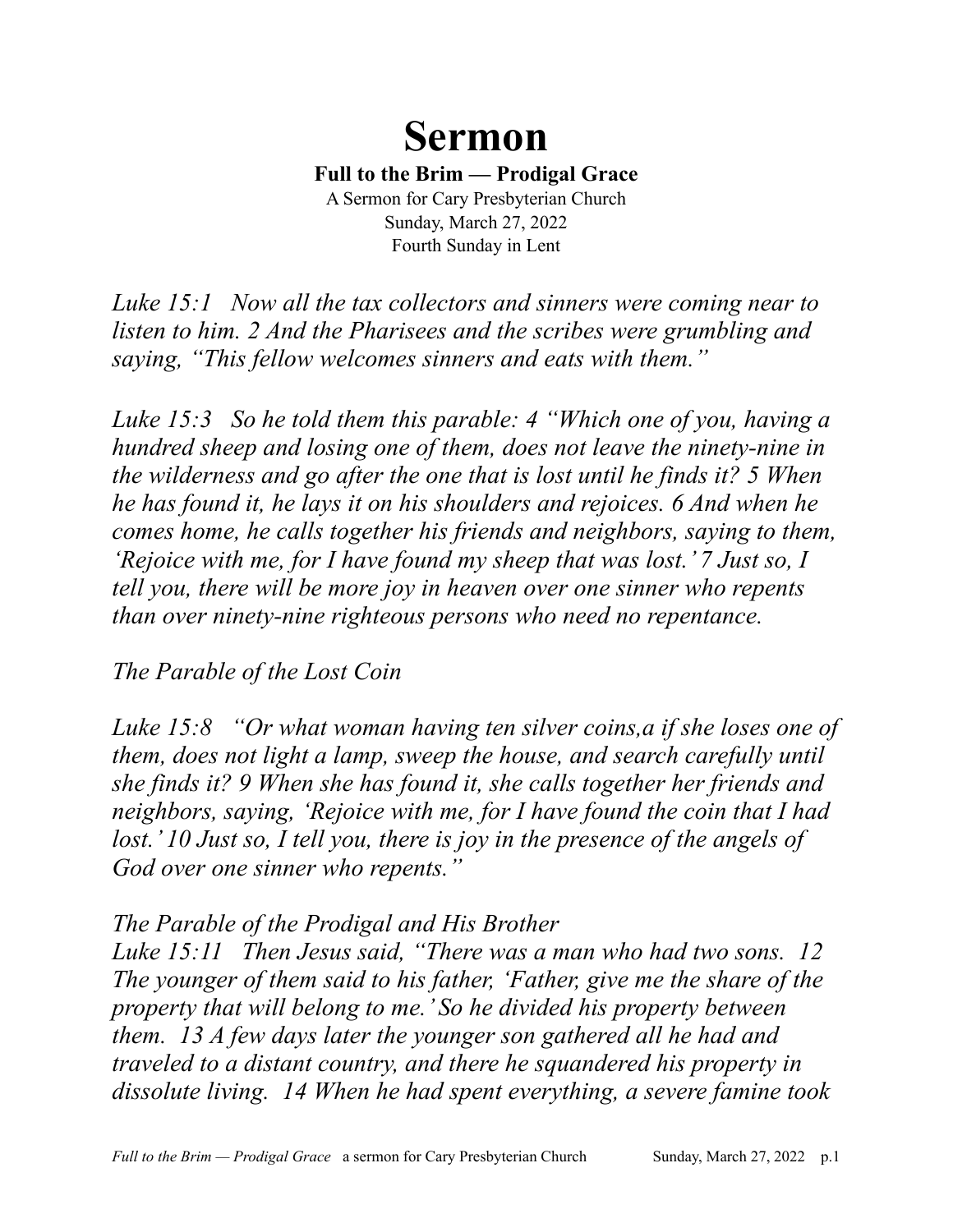*place throughout that country, and he began to be in need. 15 So he went and hired himself out to one of the citizens of that country, who sent him to his fields to feed the pigs. 16 He would gladly have filled himself with the pods that the pigs were eating; and no one gave him anything. 17 But when he came to himself he said, 'How many of my father's hired hands have bread enough and to spare, but here I am dying of hunger! 18 I will get up and go to my father, and I will say to him, "Father, I have sinned against heaven and before you; 19 I am no longer worthy to be called your son; treat me like one of your hired hands." ' 20 So he set off and went to his father. But while he was still far off, his father saw him and was filled with compassion; he ran and put his arms around him and kissed him. 21 Then the son said to him, 'Father, I have sinned against heaven and before you; I am no longer worthy to be called your son.' 22 But the father said to his slaves, 'Quickly, bring out a robe—the best one—and put it on him; put a ring on his finger and sandals on his feet. 23 And get the fatted calf and kill it, and let us eat and celebrate; 24 for this son of mine was dead and is alive again; he was lost and is found!' And they began to celebrate.* 

*Luke 15:25 "Now his elder son was in the field; and when he came and approached the house, he heard music and dancing. 26 He called one of the slaves and asked what was going on. 27 He replied, 'Your brother has come, and your father has killed the fatted calf, because he has got him back safe and sound.' 28 Then he became angry and refused to go in. His father came out and began to plead with him. 29 But he answered his father, 'Listen! For all these years I have been working like a slave for you, and I have never disobeyed your command; yet you have never given me even a young goat so that I might celebrate with my friends. 30 But when this son of yours came back, who has devoured your property with prostitutes, you killed the fatted calf for him!' 31 Then the father said to him, 'Son, you are always with me, and all that is mine is yours. 32 But we had to celebrate and rejoice, because this brother of yours was dead and has come to life; he was lost and has been found.'"*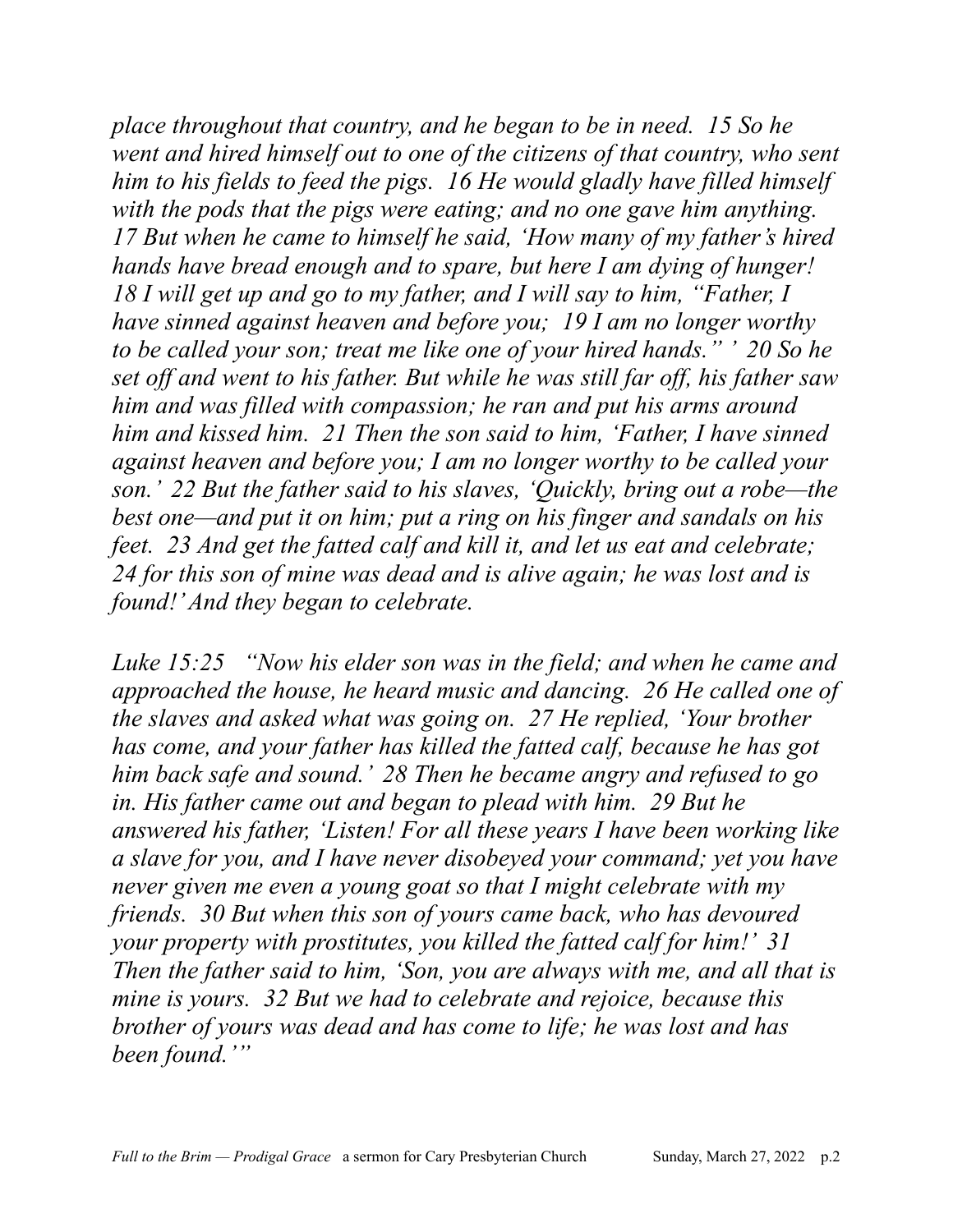- **I. We should note right here at the start today**
	- **A. This parable is the last in a series about lost things.**
	- **B. In chapter fifteen he tells a series of parables which focus on God's during grace.**
		- **1. So as you think about this familiar story with me — ponder how generous and gracious the Father is about everything that happens.**
		- **2. He is a generous person**
		- **3. He has compassion for** *both* **of his children.**
- **II. Today's Scripture lesson from Luke is about the Lost & found.**
	- **A. Parables are meant to provoke in us a wonderment about being lost, and found, and coming home again.**
- **III. An Ignatian praying of this passage:**
	- **A. Considering it from each vantage point**
	- **B. Imagining what it was like to hear it from them all.**
- **IV. So, I want to take the main players one at a time:**
	- **A. Shepherd/Woman Looking for what has been lost.**
	- **B. The sheep/coin The object of God's Searching**
	- **C. The Scribes & Pharisees whose need to judge & feel superior keep them from entering into the joy of Heaven.**
	- **D. The "sinners" who can be glad that God is already searching for them, and who in turn, can begin to seek God.**
- **V. Looking for what is lost**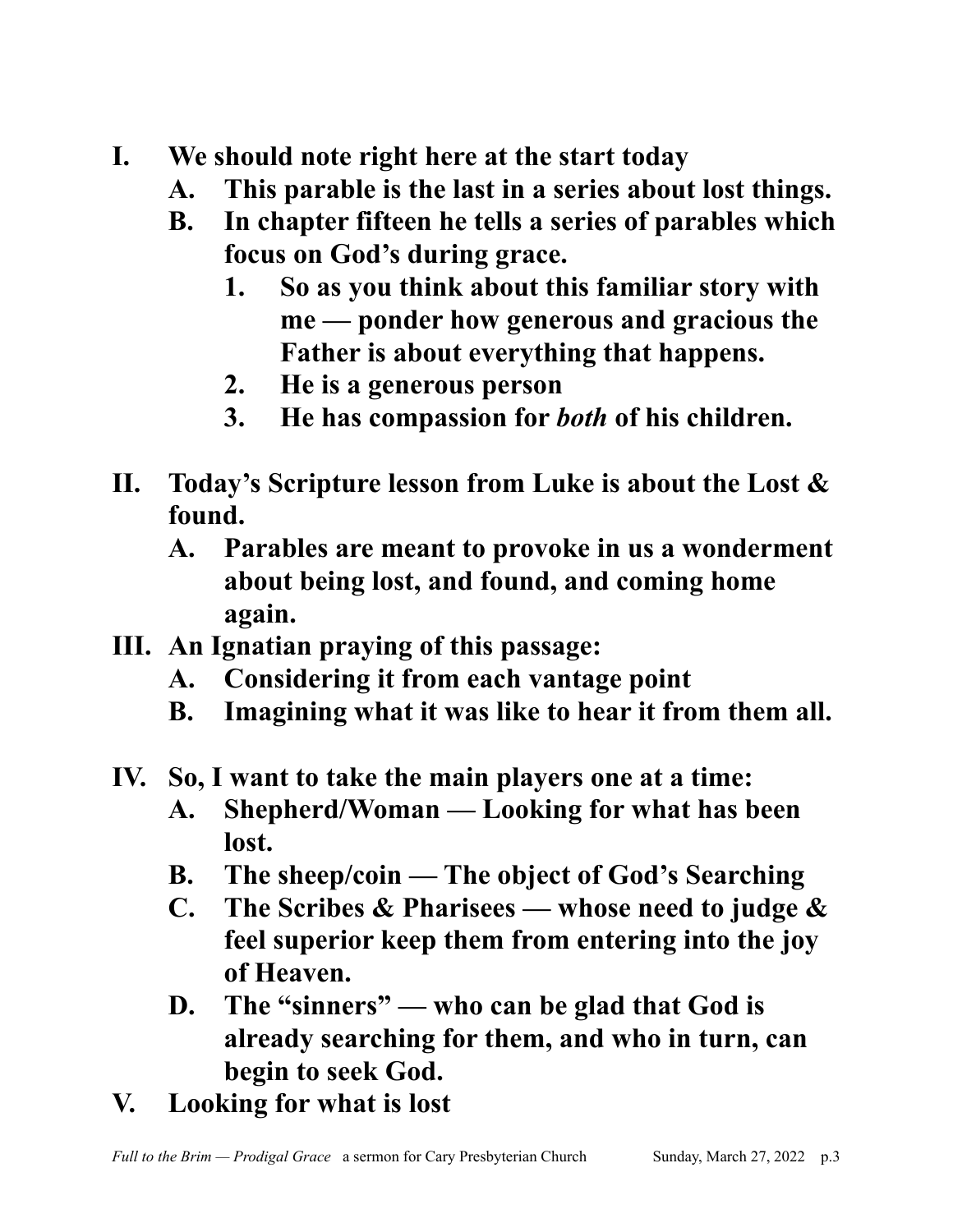- **A. We all know this experience**
	- **1. Keys, phone, some important paper…**
	- **2. It can be irritating to lose keys It can be devastating to lose something or someone precious to us.**
- **B. In the context of faith I am left to wonder about us:**

### *Do we even have the sense that we have lost something precious?*

- **1. Ours is not a world radiant with the love of Christ. It is very easy for us, children of the Light, to simply "go along" with the many settled assumptions of our fallen world and accept them as if they were an accurate reflection of the Gospel of our Lord.**
- **2. Do we even realize how often our words and our actions grow not from a living relationship with God, but from our many other allegiances and obligations?**
- **VI. But what if we are the sheep/coin the** *objects* **of God's seeking?**
	- **A. A coin can hardly participate in its discovery.**
	- **B. A lone sheep's instinct is to lie down and hide quietly for fear of predators.**
	- **C. We are left to wonder about Jesus' choice of these two objects.** 
		- **1. Are we meant to conclude that our being found, our salvation, is not in any way our own accomplishment?**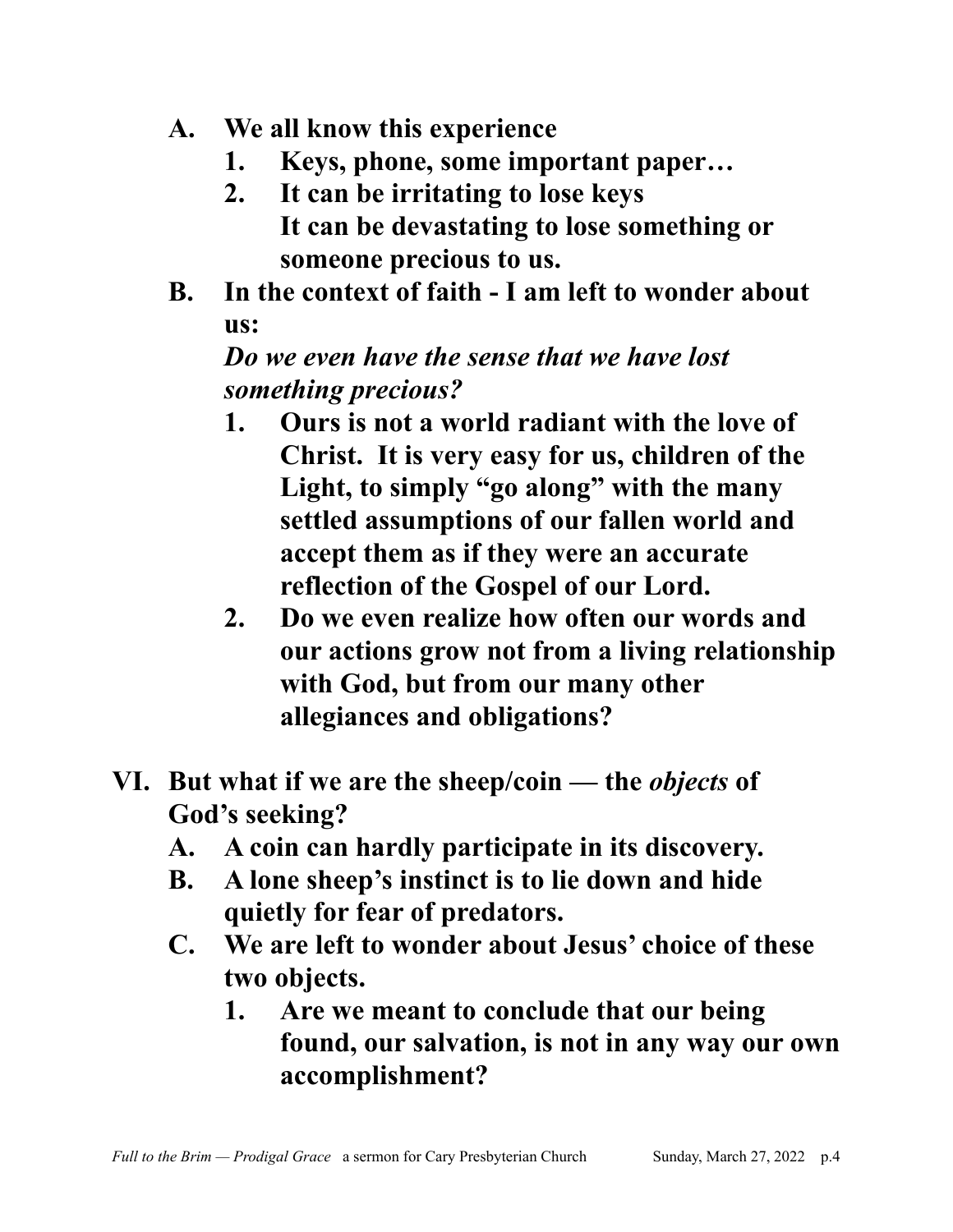**VII. Let's look for a moment at the two sons**

- **A. Presumably they are both pursuing the good life though they seek in in different ways.**
- **B. The way the parable is told leaves us convinced that** *both of the Father's children are lost. . .* 
	- **1. Indeed, the older brother who, by the standards we normally use to judge people, is doing the right things by staying home and working hard, is still standing outside the celebration at story's end.**
- **C. We are meant to wonder, you and I, about these two boys and the ways in which we pursue similar notions of the good life.**
- **VIII. The older boy seems to think that he can** *work* **his way to the good life — to a life worth having.**
	- **A. He follows the rules**
	- **B. He puts in long hours**
	- **C. He practices delayed gratification to a fault**

**BUT**

- **D. He is also:**
	- **1. Sullen**
	- **2. Resentful**
	- **3. has a well-developed sense of personal injury**
	- **4. Is self-righteous and self-justifying**
	- **5. And lashes out in accusatory anger both at his brother and at the Father. You remember . . .**

*he became angry and refused to go in. His father came out*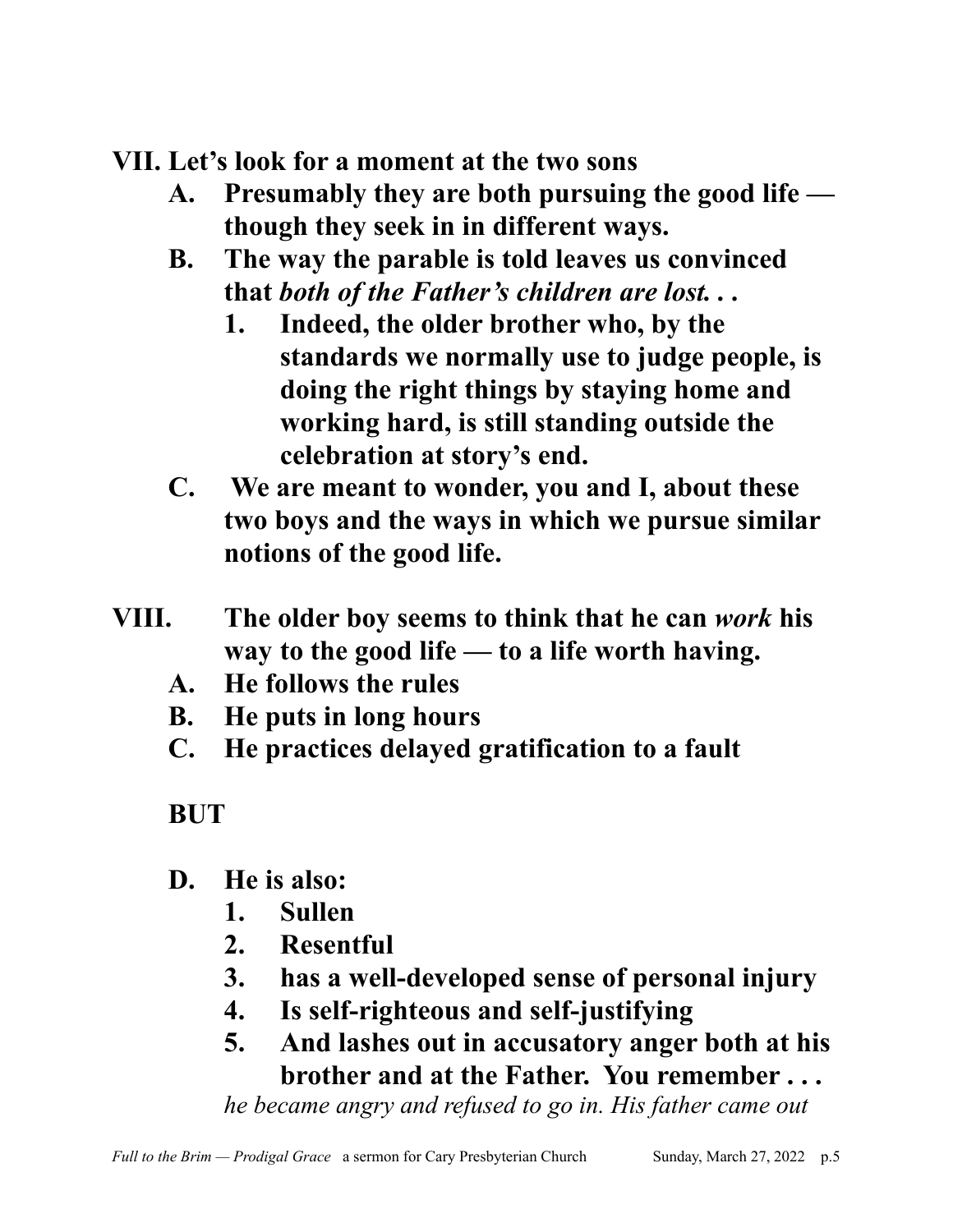*and began to plead with him. 29 But he answered his father, 'Listen! For all these years I have been working like a slave for you, and I have never disobeyed your command; yet you have never given me even a young goat so that I might celebrate with my friends. 30 But when this son of yours came back, who has devoured your property with prostitutes, you killed the fatted calf for him!'*

- **E. He may be geographically at home . . .**
	- **1. But his spirit is a long way removed from the spirit of the Father**
	- **2. His form of disloyalty to the Father's will is apparently even more stiff-necked and harmful than the younger boy's precisely because he** *thinks* **he is virtuous when he is anything but!**
	- **3. In the older son's world he is** *always* **the victim of someone else's mistreatment:**
		- **a. Young son's request of inheritance**
		- **b. Father's reception and celebration of the younger boy's return.**
- **X. The younger Son attempts to** *spend* **his way to the good life.**
	- **A. He takes family resources which, by the normal rules of inheritance should not yet belong to him and he:**

*traveled to a distant country, and there he squandered his property in dissolute living.*

- **B. His rejection of his family and the rules of his Father's house are obviously egregious.**
	- **1. Asking for his inheritance while the father still lives is tantamount to asking the Father to die**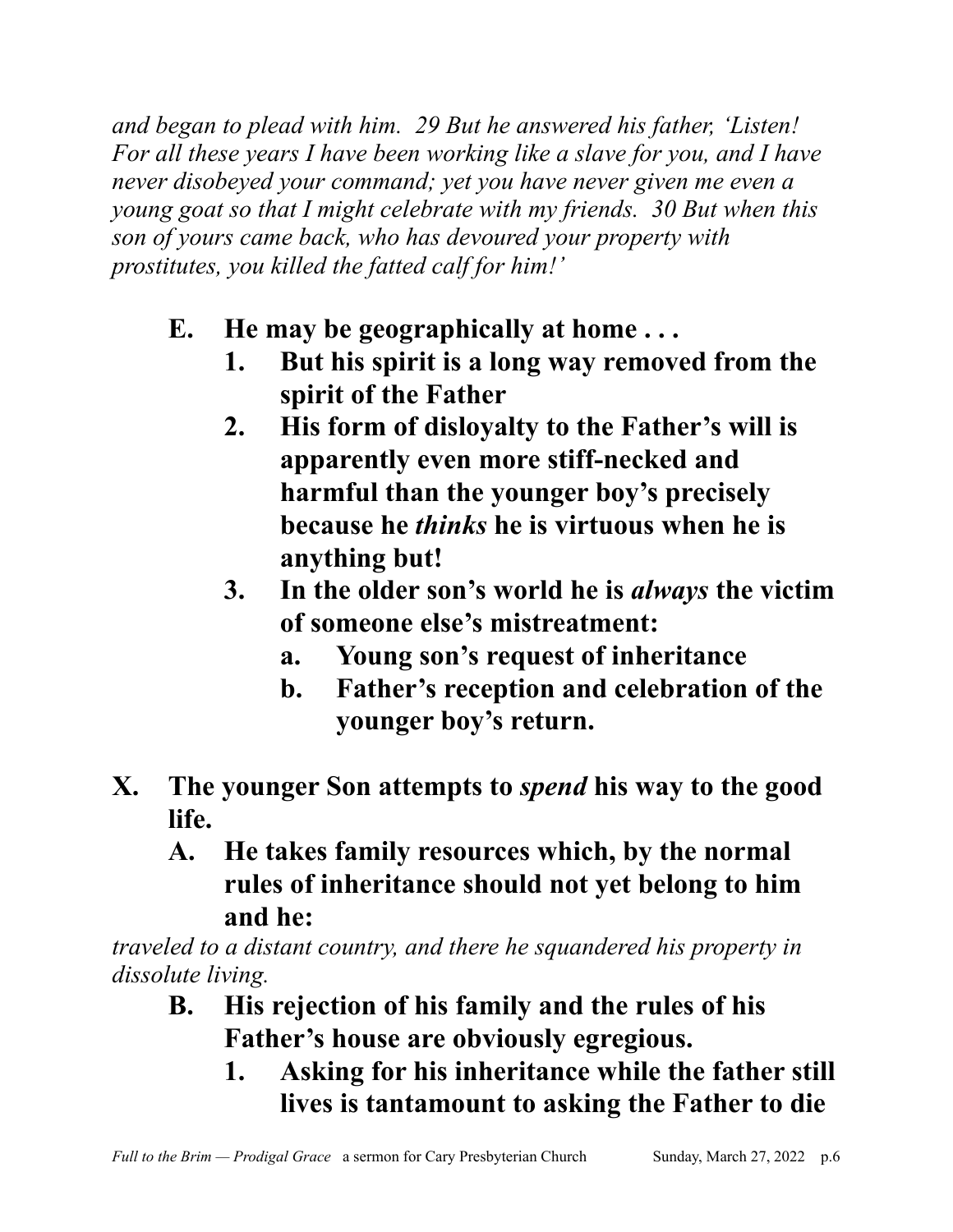**- or at the very least seems to suggest he wishes the father was out of his way.**

- **2. He appears to be a slow-learner because it is only after he has burned through the entirety of his half of the family wealth that "comes to himself" and turns back home.**
- **C. His**
	- **1. Callous indifference to the implications of taking his inheritance early,**
	- **2. folly in squandering that inheritance**
	- **3. his cruelty in leaving the family farm solely as the responsibility of his sibling**
- **D. These all make clear just how lost he is**
- **XI. Before we look at the Father's responses to these two…**
	- **A. Let us simply take a moment and admit to ourselves that we have both of the boys in us to some degree!**
		- **1. Using "retail therapy" when we should know that the high we feel when we purchase something** *will not last*
			- **a. We cannot** *spend* **our way to the good life!**
		- **2. Adopting a self-righteous way and imagining ourselves as somehow better than others**
			- **a. nursing grudges and resentments**
			- **b. We cannot** *work* **our way to the good life!**
	- **B. Perhaps each of us will favor one son more than the other . . . but for this parable to do its work in us**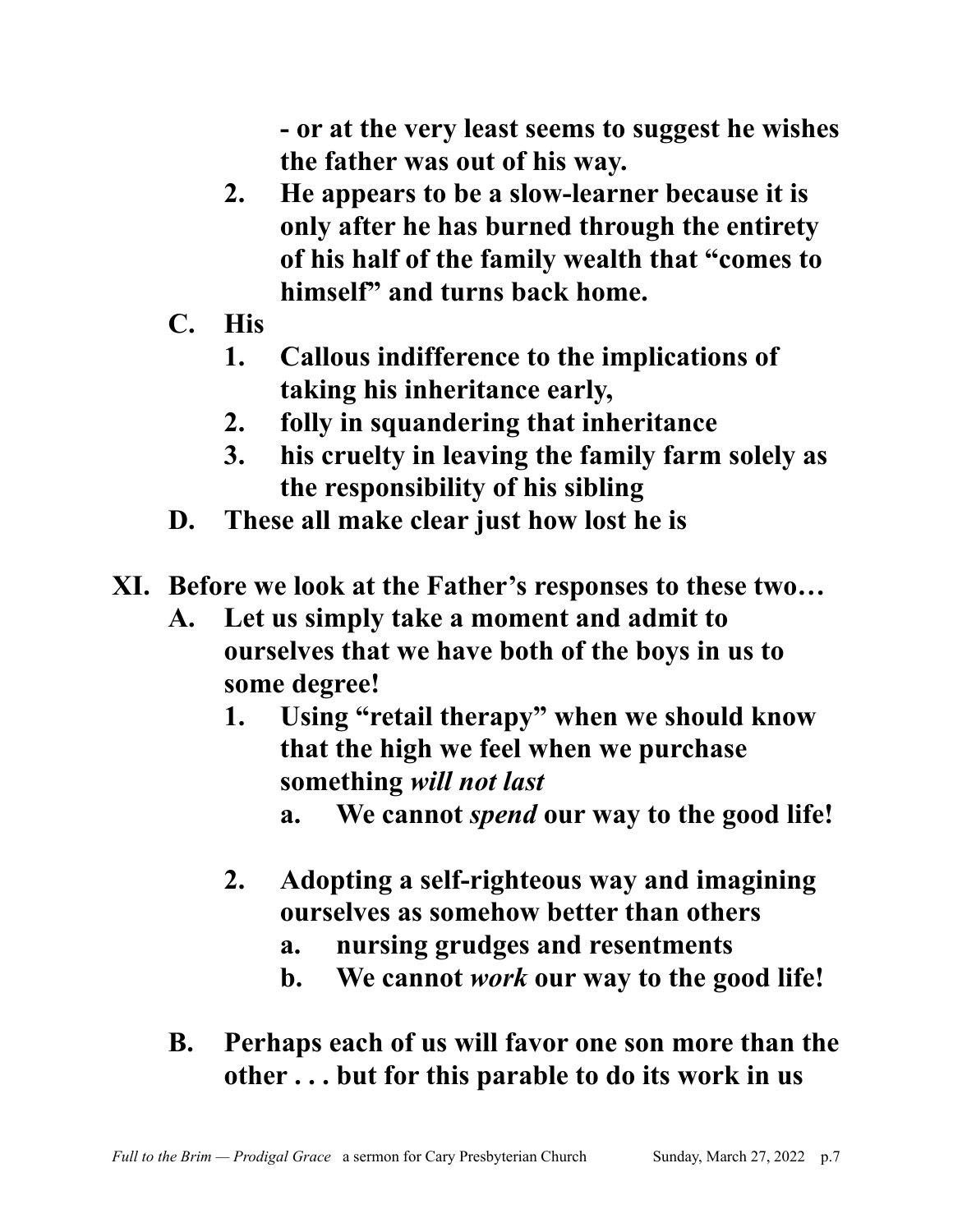**requires that we identify and "own" the aspects of the sons that belong to us too.**

#### **XII. Jesus has been urging us to repent of the attitudes and habits which get in the way of faithful discipleship. A. We see in this story how God responds when we**

# **"come to ourselves" and return to the Father.**

*So he set off and went to his father. But while he was still far off, his father saw him and was filled with compassion; he ran and put his arms around him and kissed him. 21 Then the son said to him, 'Father, I have sinned against heaven and before you; I am no longer worthy to be called your son.' 22 But the father said to his slaves, 'Quickly, bring out a robe—the best one—and put it on him; put a ring on his finger and sandals on his feet. 23 And get the fatted calf and kill it, and let us eat and celebrate; 24 for this son of mine was dead and is alive again; he was lost and is found!' And they began to celebrate.*

- **B. See how gentle and gracious and compassionate the Father is!**
	- **1. No rubbing the son's nose in the mess he made**
	- **2. No bargaining with him about the future**
	- **3. No reference to his sketchy past**
- **C. Filled with compassion the Father runs to embrace and restore**
- **D. When the older boy makes his complaints….**

*the father said to him, 'Son, you are always with me, and all that is mine is yours.*

## **1. There is compassion and generosity toward the older son too!**

## **XIII. In a world which teaches us two dreadful lies:**